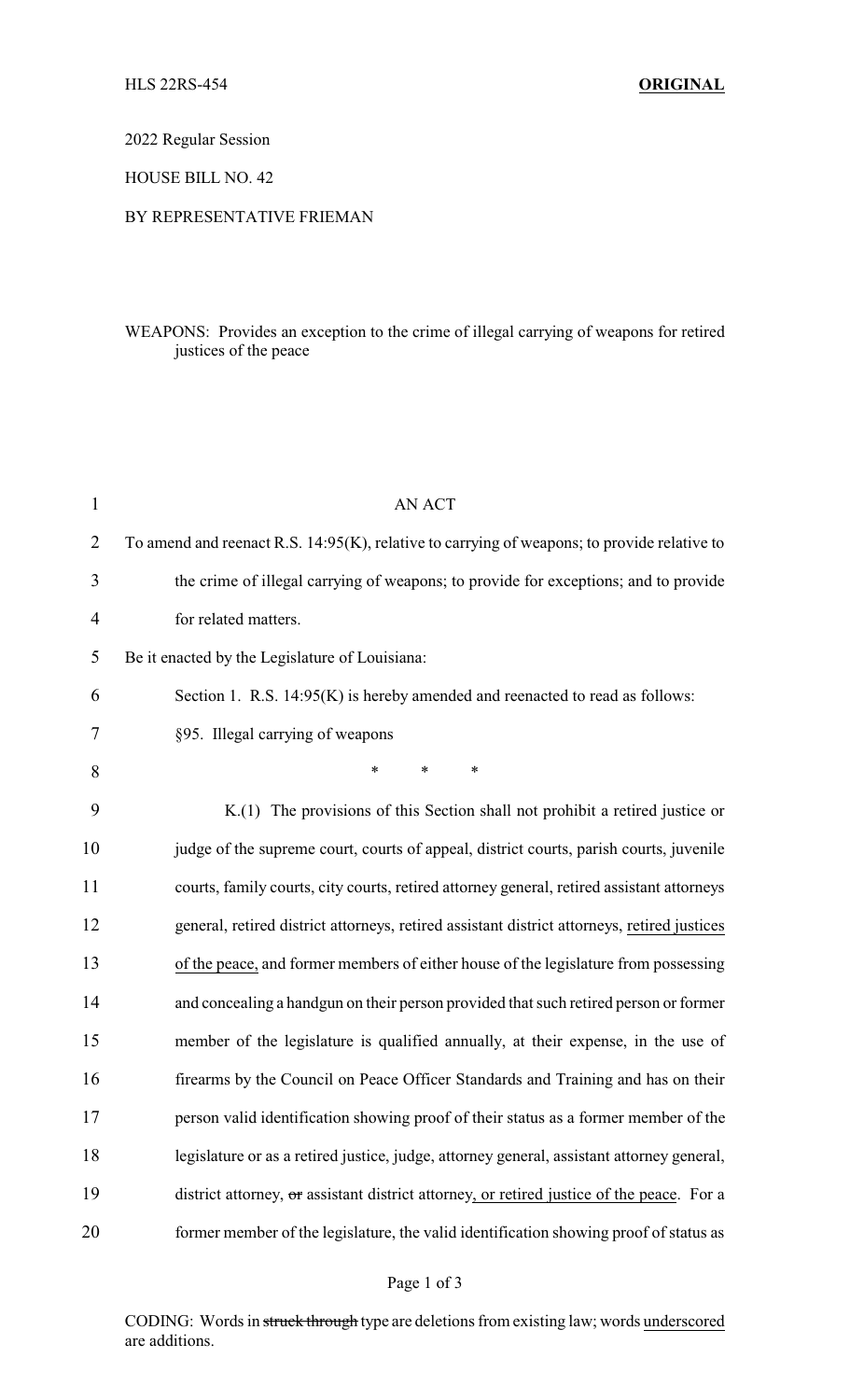a former legislator required by the provisions of this Paragraph shall be a legislative badge issued by the Louisiana Legislature that shall include the former member's name, the number of the district that the former member was elected to represent, the years that the former member served in the legislature, and words that indicate the person's status as a former member of the legislature.

 (2) The retired justice, judge, attorney general, assistant attorney general, district attorney, or assistant district attorney, justice of the peace, or former member of the legislature shall be qualified annually in the use of firearms by the Council on Peace Officer Standards and Training and have proof of qualification. However, this Subsection shall not apply to a retired justice, judge, attorney general, assistant 11 attorney general, district attorney, or assistant district attorney, retired justice of the peace, or to a former member of the legislature who is medically retired based upon any mental impairment, or who has entered a plea of guilty or nolo contendere to or 14 been found guilty of a felony offense. For the purposes of this Subsection, "retired district attorney" or "retired assistant district attorney" shall mean a district attorney or an assistant district attorney receiving retirement benefits from the District Attorneys' Retirement System.

18 \* \* \*

DIGEST

The digest printed below was prepared by House Legislative Services. It constitutes no part of the legislative instrument. The keyword, one-liner, abstract, and digest do not constitute part of the law or proof or indicia of legislative intent. [R.S. 1:13(B) and 24:177(E)]

HB 42 Original 2022 Regular Session Frieman

**Abstract:** Provides an exception to the crime of illegal carrying of weapons for retired justices of the peace.

Present law provides that present law shall not prohibit certain retired persons from possessing and concealing a handgun on their person when such persons are qualified annually in the use of firearms by P.O.S.T.

Present law also provides that the present law exception shall not apply to certain retired persons who are medically retired based on any mental impairment or who have plead guilty or nolo contendere to or have been found guilty of a felony offense.